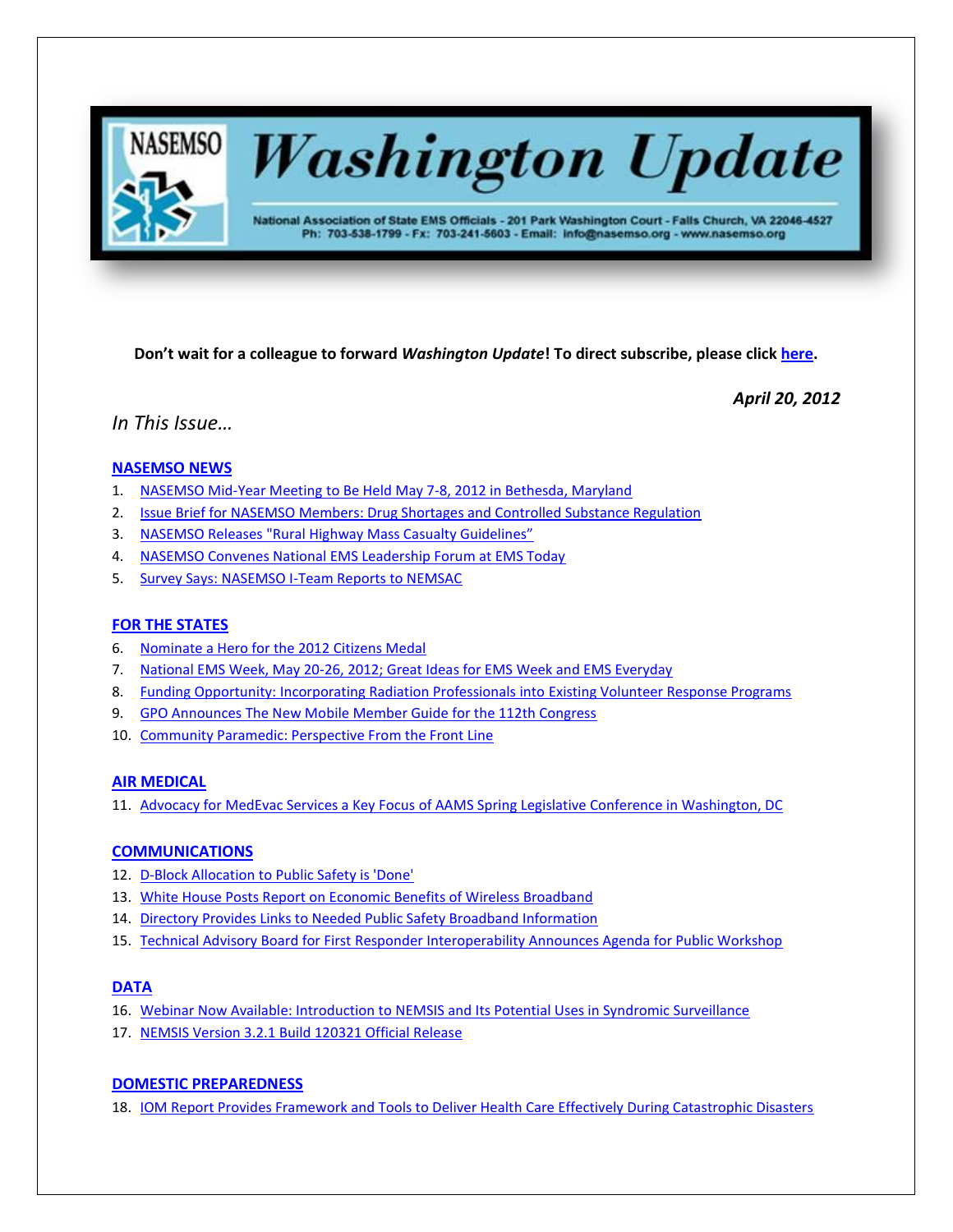- 19. [Testimony on the Fiscal Year 2013 Budget Request for the OHA](#page-6-0)
- 20. [DHS Announces AT&T PS-](#page-6-1)Prep™ Certification
- 21. [UNC Offers Free Online Trainings in Influenza Preparedness, Disease Surveillance, Bioterrorism, and More!](#page-6-2)

## **[EMS HEALTH AND SAFETY](#page-6-3)**

- 22. [EMS Near Miss and Line of Duty Death Online Reporting Tools Launched](#page-6-4)
- 23. [Study of Best Practices for Emergency Vehicle Visibility Initiated](#page-6-5)

## **[HIGHWAY SAFETY](#page-6-6)**

- 24. [USFA, Federal Highway Administration Complete Study of Traffic Incident Management Systems](#page-6-7)
- 25. [Improved DOT Collaboration & Communication Could Enhance Use of Technology to Manage Congestion](#page-7-0)
- 26. [Yong People Are Least Likely to Speak Up About Distracted Driving as Passengers](#page-7-1)
- 27. NCSA Crash Stats: Lives Saved in [2010 by Restraint Use and Minimum Drinking Age Laws](#page-7-2)
- 28. NCSA Research Note: [2010 Motor Vehicle Crashes: Overview](#page-7-3)

#### **MEDICAL [DIRECTION](#page-7-4)**

29. [Medications at Transitions and Clinical Handoffs \(MATCH\) Toolkit for Medication Reconciliation](#page-7-5)

#### **[PEDIATRIC EMERGENCY CARE](#page-8-0)**

30. [NHTSA Unveils Campaign to Prevent Child Heatstroke Deaths in Cars](#page-8-1)

## **[TRAUMA](#page-8-2)**

31. [May is National Trauma Awareness Month; Campaign is "Decide to Drive: Arrive Alive! "](#page-8-3)

#### **[FEDERAL PARTNERS](#page-8-4)**

- 32. Death Rates from Unintentional Injury Among [Children Dropped By Nearly 30 Percent in 10 Years](#page-8-5)
- 33. [Emergency Management Institute \(EMI\) Training Opportunities](#page-8-6)
- 34. [CDC announces launch of new Apps for 2011 Field Triage Guidelines](#page-8-7)
- 35. [HHS Responds to Emergency Care Drug Shortage](#page-9-0)
- 36. [DEA Holding Fourth Nationwide Prescription Drug Take-Back Day in April](#page-9-1)
- 37. [HHS Seeks Comment on National Action Plan to Eliminate Healthcare-Associated Infections](#page-9-2)
- 38. [HHS and the Department of Education have unveiled an enhanced Stop Bullying Website](#page-9-3)
- 39. [FEMA Releases Threat & Hazard Identification & Risk Assessment Guide](#page-9-4)

## **[INDUSTRY NEWS](#page-9-5)**

- 40. [NAEMT 2011 Annual Report Now Available](#page-9-6)
- 41. [Health Dollars Reallocation & New Funding Sources Needed to Strengthen Nation's Public Health Capacity](#page-10-0)
- 42. [Presidential Policy Directive 8: National Preparedness](#page-10-0)
- 43. [ECCC releases proceedings from November 2011 EMS Stakeholders Meeting](#page-10-1)
- 44. [MedPAC to Conduct a Study of the Medicare Ambulance Fee Schedule](#page-10-2)
- 45. [State of the Nation Report on Cell Phone Distracted Driving](#page-10-3)
- 46. [National Action Plan for Child Injury Prevention Seeks to Reduce Child Injuries and Deaths](#page-10-4)

# **[LINKS TO INTERESTING ABSTRACTS OR WEBCASTS](#page-11-0)**

47. [Autoinjectors Offer Way to Treat Prolonged Seizures; Study Finds Method Safe and Effective for Paramedics](#page-11-1)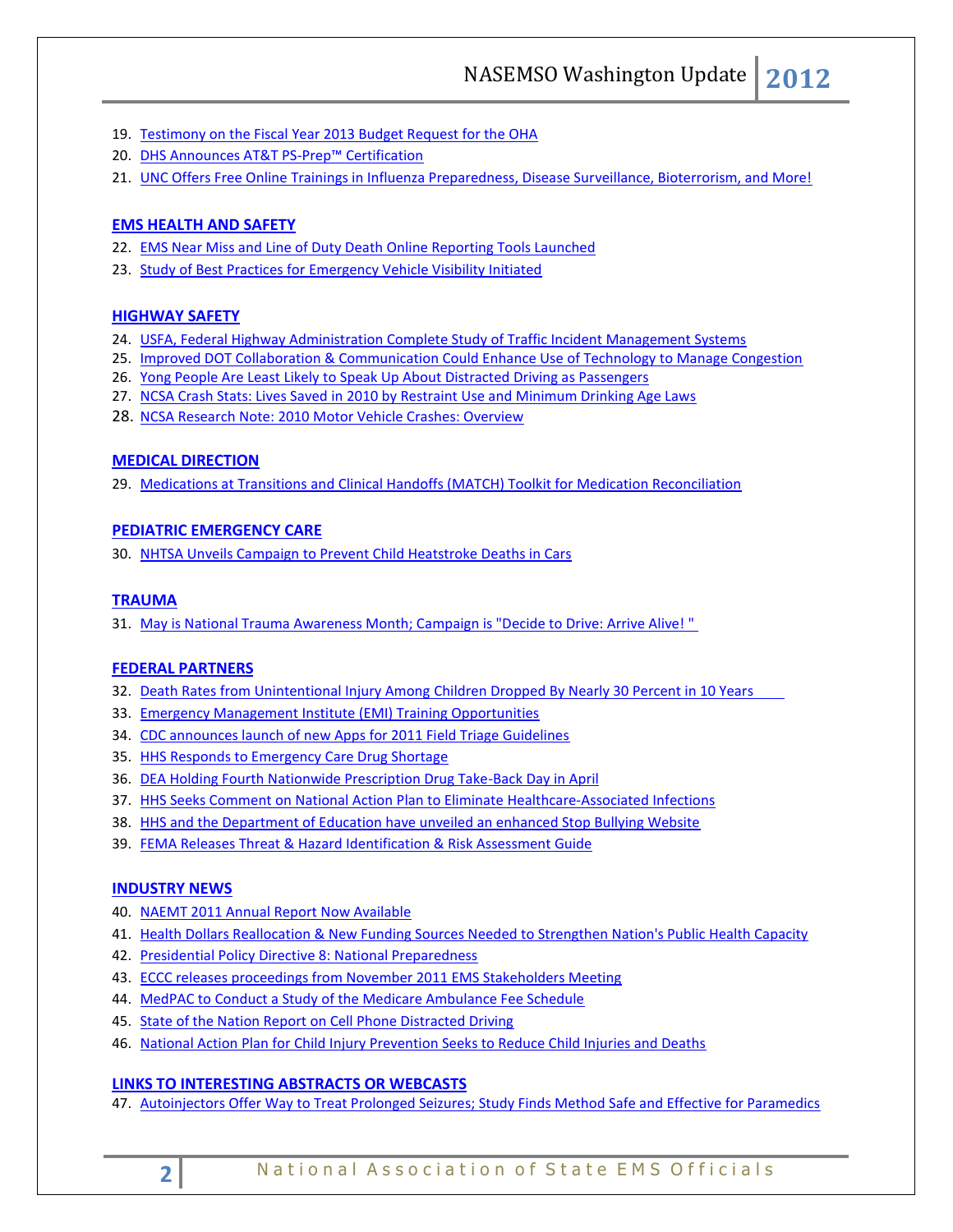48. [Primary Cardiac Arrest Following Sport or Exertion in Children Presenting to an Emergency Department](#page-11-2)

## **UPCOMING EVENTS**

## **\*\*[\\*STATEWIDE EMS CONFERENCES\\*](#page-11-3)\*\***

**\*\*[\\*National Conferences and Special Meetings\\*](#page-12-0)\*\***

#### <span id="page-2-1"></span><span id="page-2-0"></span>**1. NASEMSO Mid-Year Meeting to Be Held May 7-8, 2012 in Bethesda, Maryland**

Plans are underway for the 2012 NASEMSO Mid-Year Meeting, set for May 7-8 at the Hyatt Regency in Bethesda, Md. The purpose of the Mid-Year Meeting is to address emergency medical services and homeland security legislative and regulatory issues; the EMS work force; NASEMSO project updates (pandemic flu, mentor program, air medical task force, intelligent transportation and traffic incident management developments, and model trauma plan); the National EMS Education Standards project; and more. This meeting is for members of NASEMSO and federal officials with a role in emergency medical services. [See complete details here.](http://www.nasemso.org/Meetings/MidYear/)

#### <span id="page-2-2"></span>**2. Issue Brief for NASEMSO Members: Drug Shortages and Controlled Substance Regulation**

Current national discussions about medication availability and controlled substance regulation revolve around two separate but interrelated categories of issues. These two issues are complicated, mutually exacerbating, and both are in dire need of resolution. A NASEMSO "Members Only" webpage has been developed for your reference on both the drug shortage crisis and the controlled substance regulatory issues. This represents our association's "body of knowledge" on legislative and other initiatives related to these matters. In the near future we will add a library of policy and other documents issued by states on the subject, and the page will be regularly updated as additional activity occurs. [For more inform](https://www.nasemso.org/Members/IssueBrief-DrugShortages.asp)ation…

#### <span id="page-2-3"></span>**3. NASEMSO Releases "Rural Highway Mass Casualty Guidelines"**

NASEMSO completed its project commitment to NHTSA's Office of Emergency Medical Services and the recommendations of the National Transportation Safety Board related to rural highway mass casualty readiness. The capstone document, "Rural Highway Mass Casualty Guidelines: Resources for State and Local Officials," was presented to and accepted by the Federal Interagency Committee on Emergency Medical Services. It is hoped that this document will be an asset in efforts to improve response in rural areas of state EMS systems and to further collaboration with state offices of highway safety and state traffic safety engineering staff. For more information...

#### <span id="page-2-4"></span>**4. NASEMSO Convenes National EMS Leadership Forum at EMS Today**

NASEMSO convened the Joint National EMS Leadership Forum on March 1 at the EMS Today conference in Baltimore, Maryland. The group expressed their intent to maintain contemporary and mutual awareness of national issues, foster trust, identify matters of mutual importance and serve as a collective voice. The Forum's current focus will be on drug shortage and NEMSIS. [For more information….](http://www.nasemso.org/NewsAndPublications/News/index.asp#EMSTODAY) 

#### <span id="page-2-5"></span>**5. Survey Says: NASEMSO I-Team Reports to NEMSAC**

The results of NASEMSO's annual Education Agenda Implementation Survey were reported to the National EMS Advisory Council (NEMSAC) on March 28, 2012. Data collected in 2011 shows that the majority of states are actively engaged in implementing the *EMS Education Agenda of the Future: A Systems Approach*. 74% of states report that they will require national EMS program accreditation by December 31, 2012 while another 7% expect to have the requirement in place within 5 years. Since data collection began in 2007: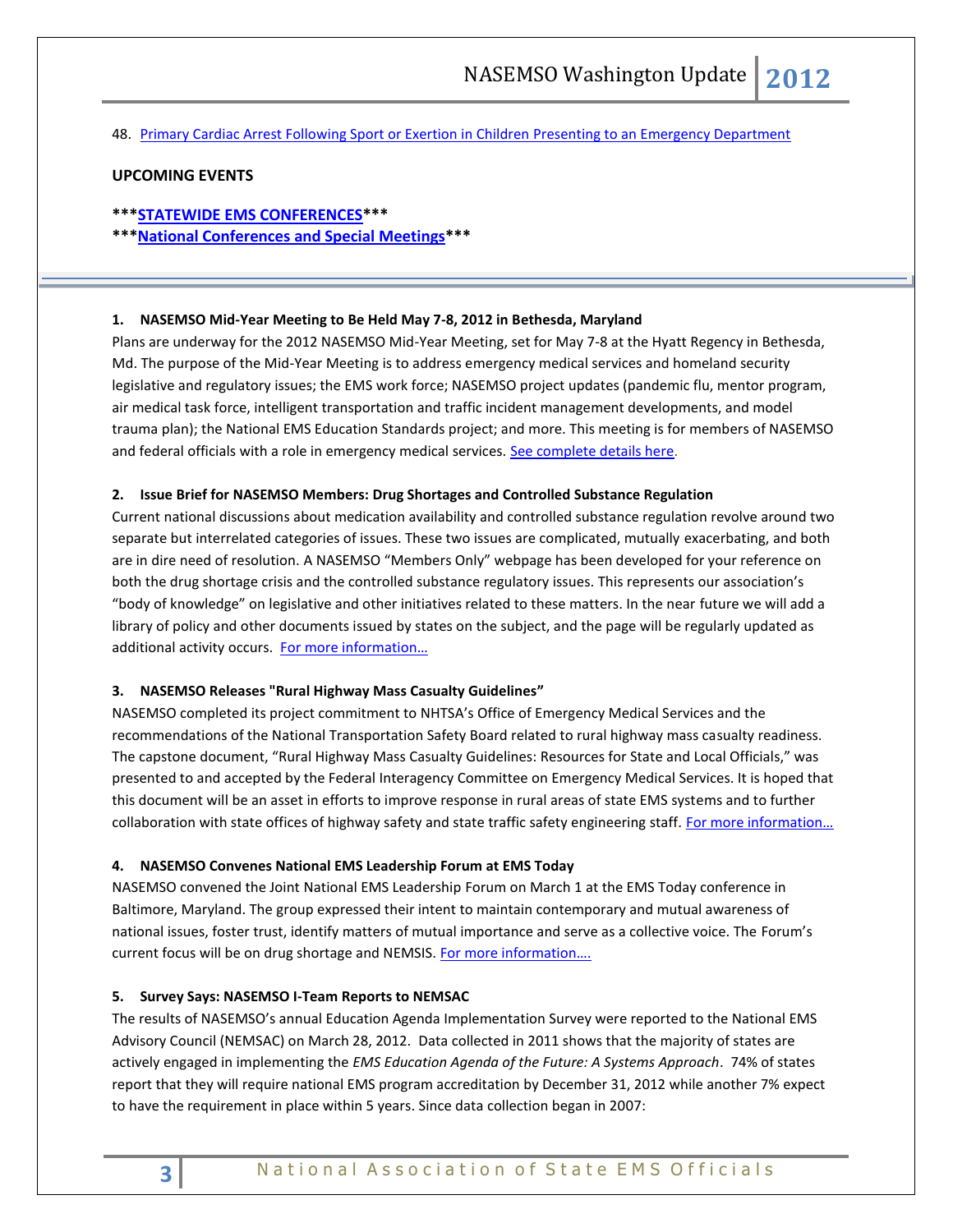- Roughly 20% increase in states using SOP levels as a foundation at EMT and paramedic levels
- 18%- 22% increase in states planning to implement EMR and AEMT levels
- To date, NO state has indicated they will NOT implement National Models for EMT or Paramedic
- No plan to implement level in state:
	- o EMR 23%

# o AEMT– 11%

Approximately ¾ of states indicate they will utilize the National Registry of EMT (NREMT) or a combination of the NREMT with state-specific components in the state licensure process at the EMT, AEMT, and paramedic levels in the future. The complete report can be downloaded from the [NASEMSO web site.](http://www.nasemso.org/EMSEducationImplementationPlanning/Toolkit.asp)

## <span id="page-3-1"></span><span id="page-3-0"></span>**6. Nominate a Hero for the 2012 Citizens Medal**

The Citizens Medal is one of our nation's highest civilian honors. For the past two years, President Obama has relied on you to identify heroes in your community – extraordinary Americans whose work provides inspiration for others to serve. Nominations for the 2012 Presidential Citizens Medal are now open, and you ca[n nominate a hero](http://links.whitehouse.gov/track?type=click&enid=ZWFzPTEmbWFpbGluZ2lkPTIwMTIwNDE2LjY4NzU4MzEmbWVzc2FnZWlkPU1EQi1QUkQtQlVMLTIwMTIwNDE2LjY4NzU4MzEmZGF0YWJhc2VpZD0xMDAxJnNlcmlhbD0xNjg1OTY3MCZlbWFpbGlkPXJvYmluc29uQG5hc2Vtc28ub3JnJnVzZXJpZD1yb2JpbnNvbkBuYXNlbXNvLm9yZyZmbD0mZXh0cmE9TXVsdGl2YXJpYXRlSWQ9JiYm&&&100&&&http://www.whitehouse.gov/citizensmedal/submit-a-nomination?utm_source=041612&utm_medium=topper&utm_campaign=daily)  [in your community](http://links.whitehouse.gov/track?type=click&enid=ZWFzPTEmbWFpbGluZ2lkPTIwMTIwNDE2LjY4NzU4MzEmbWVzc2FnZWlkPU1EQi1QUkQtQlVMLTIwMTIwNDE2LjY4NzU4MzEmZGF0YWJhc2VpZD0xMDAxJnNlcmlhbD0xNjg1OTY3MCZlbWFpbGlkPXJvYmluc29uQG5hc2Vtc28ub3JnJnVzZXJpZD1yb2JpbnNvbkBuYXNlbXNvLm9yZyZmbD0mZXh0cmE9TXVsdGl2YXJpYXRlSWQ9JiYm&&&100&&&http://www.whitehouse.gov/citizensmedal/submit-a-nomination?utm_source=041612&utm_medium=topper&utm_campaign=daily) until Tuesday, April 24<sup>th</sup>.

## <span id="page-3-2"></span>**7. National EMS Week, May 20-26, 2012; Great Ideas for EMS Week and EMS Everyday**

EMS Week celebrates and honors the hundreds of thousands of EMS practitioners serving our communities across the nation. Click [here](http://www.emsweekideas.org/home) for resources and tools to help you get ready for EMS Week and stay focused on your profession year round. Explore new ways to participate in, grow and support EMS. And don't forget EMSC Day on May 23<sup>rd</sup>. To help promote National EMSC Day, the EMSC National Resource Center has created a variety of [resources](http://childrensnational.org/EMSC/Events/NEMSC_Day.aspx) targeting key audiences to help grantees, family representatives, and child advocates prepare for the daylong celebration.

## <span id="page-3-3"></span>**8. Funding Opportunity: Incorporating Radiation Professionals into Existing Volunteer Response Programs**

The Conference of Radiation Control (CRCPD) is pleased to invite proposals from state radiation control programs, health department preparedness programs or local non-government organizations partnering with radiation control and public health programs to incorporate volunteer radiation professionals into existing health volunteer response programs. Funding assistance will be provided to qualified and approved applicants through sub-grants for radiation response volunteer corps initiatives and may be used for infrastructure needs, outreach to and solicitation and credentialing of radiation professionals in the state, development of communication systems, and provision of training. [For more information….](http://www.crcpd.org/RRVC/rrvc_rfp.aspx)

## <span id="page-3-4"></span>**9. GPO Announces The New Mobile Member Guide for the 112th Congress**

The U.S. Government Printing Office (GPO) announces the new Mobile Member Guide, a mobile Web application (app) which provides the public with quick, easy access to information on House Members and Senators of the 112th Congress. Based on the [Guide to the House and Senate Members](http://links.govdelivery.com/track?type=click&enid=ZWFzPTEmbWFpbGluZ2lkPTIwMTIwNDE4LjY5MzcxOTEmbWVzc2FnZWlkPU1EQi1QUkQtQlVMLTIwMTIwNDE4LjY5MzcxOTEmZGF0YWJhc2VpZD0xMDAxJnNlcmlhbD0xNjk1NjA2MyZlbWFpbGlkPXJvYmluc29uQG5hc2Vtc28ub3JnJnVzZXJpZD1yb2JpbnNvbkBuYXNlbXNvLm9yZyZmbD0mZXh0cmE9TXVsdGl2YXJpYXRlSWQ9JiYm&&&102&&&http://memberguide.gpo.gov/) and information in the [Congressional](http://links.govdelivery.com/track?type=click&enid=ZWFzPTEmbWFpbGluZ2lkPTIwMTIwNDE4LjY5MzcxOTEmbWVzc2FnZWlkPU1EQi1QUkQtQlVMLTIwMTIwNDE4LjY5MzcxOTEmZGF0YWJhc2VpZD0xMDAxJnNlcmlhbD0xNjk1NjA2MyZlbWFpbGlkPXJvYmluc29uQG5hc2Vtc28ub3JnJnVzZXJpZD1yb2JpbnNvbkBuYXNlbXNvLm9yZyZmbD0mZXh0cmE9TXVsdGl2YXJpYXRlSWQ9JiYm&&&103&&&http://www.gpo.gov/fdsys/pkg/GPO-PICTDIR-112-REV/content-detail.html)  [Pictorial Directory,](http://links.govdelivery.com/track?type=click&enid=ZWFzPTEmbWFpbGluZ2lkPTIwMTIwNDE4LjY5MzcxOTEmbWVzc2FnZWlkPU1EQi1QUkQtQlVMLTIwMTIwNDE4LjY5MzcxOTEmZGF0YWJhc2VpZD0xMDAxJnNlcmlhbD0xNjk1NjA2MyZlbWFpbGlkPXJvYmluc29uQG5hc2Vtc28ub3JnJnVzZXJpZD1yb2JpbnNvbkBuYXNlbXNvLm9yZyZmbD0mZXh0cmE9TXVsdGl2YXJpYXRlSWQ9JiYm&&&103&&&http://www.gpo.gov/fdsys/pkg/GPO-PICTDIR-112-REV/content-detail.html) the new mobile apps features include:

- Official biographical information for House Members and Senators
- Official photograph of House Members and Senators, party affiliation, hometown, home state, and information on their length of service
- Contact information for House Members and Senators offices in Washington, D.C. and home districts
- Counties and zip codes that each House Member represents
- Links to House Members and Senators Web sites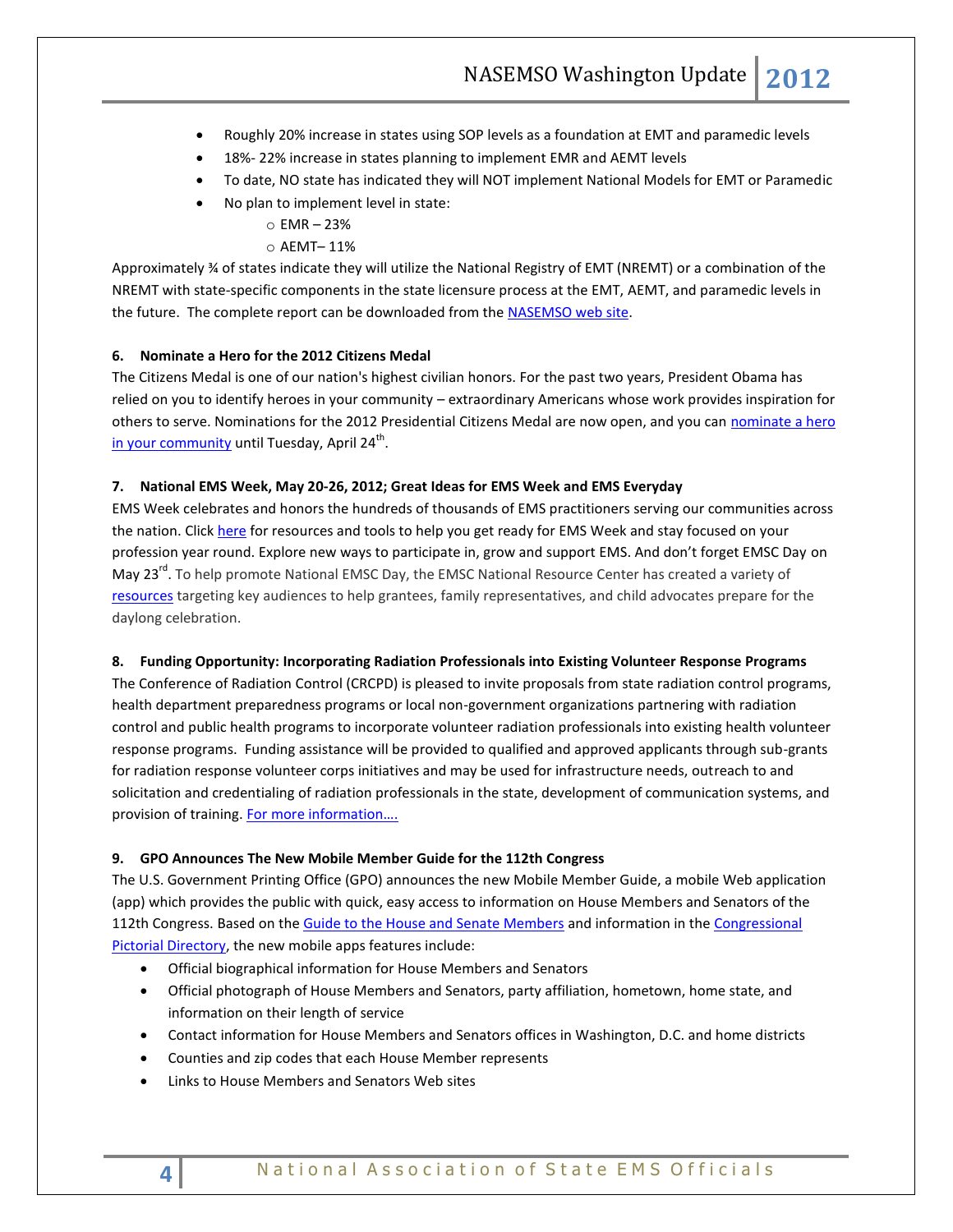This Mobile Member Guide allows users to browse for Members of Congress by last name, state, chamber, or party. The public can take advantage of GPO's free mobile Web app on iPhone, Android and other major mobile device platforms. To access the app on your mobile device, go to [http://m.gpo.gov/memberguide/.](http://links.govdelivery.com/track?type=click&enid=ZWFzPTEmbWFpbGluZ2lkPTIwMTIwNDE4LjY5MzcxOTEmbWVzc2FnZWlkPU1EQi1QUkQtQlVMLTIwMTIwNDE4LjY5MzcxOTEmZGF0YWJhc2VpZD0xMDAxJnNlcmlhbD0xNjk1NjA2MyZlbWFpbGlkPXJvYmluc29uQG5hc2Vtc28ub3JnJnVzZXJpZD1yb2JpbnNvbkBuYXNlbXNvLm9yZyZmbD0mZXh0cmE9TXVsdGl2YXJpYXRlSWQ9JiYm&&&105&&&http://m.gpo.gov/memberguide/) [For more information](http://www.gpo.gov/mobile)…

## <span id="page-4-0"></span>**10. Community Paramedic: Perspective From the Front Line**

Click [here](https://vimeo.com/40562721) to watch a video of Paramedic Kevin Creek giving his perspective of the Community Paramedic program in Western Eagle County Colorado. This video was done out of a request from the Michigan Association of Ambulance Services for their EMS EXPO meeting this last weekend. It is very well done and offers a front-line perspective of Community Paramedicine.

## <span id="page-4-2"></span><span id="page-4-1"></span>**11. Advocacy for MedEvac Services a Key Focus of AAMS Spring Legislative Conference in Washington, DC**

A key delegation of medevac professionals arrived in Washington, DC in mid-March to kick off the Association of Air Medical Services' (AAMS) annual Spring Legislative Conference. The conference serves a dual role. First, this event provides the potential for industry professionals to learn about the operational and legislative issues that directly affect their ability to provide medevac services to their local communities. Second, Spring Conference attendees are offered the opportunity to educate and inform legislators on the unique needs and vital necessity of medevac services nationwide. For more information...

## <span id="page-4-4"></span><span id="page-4-3"></span>**12. D-Block Allocation to Public Safety is 'Done'**

Allocation of the D-Block of 700 MHz spectrum for the purposes of building a nationwide, interoperable emergency communications network is all but sealed. Congress has agreed to allocate the D-Block to public safety and support the development of a mission-critical, nationwide public safety broadband network. The provisions are included in the conference report to the Middle Class Tax Relief and Job Creation Act of 2012 (H.R. 3630). A summary of the provisions included in Title IV of the conference report includes:

- The D Block will be allocated to public safety.
- Governance of the network by a new First Responder Network Authority will be within the National Telecommunications and Information Administration of the Department of Commerce.
- Incentive auctions will provide \$7 billion for construction of the network.
- In approximately 11 years, public safety organizations will be required to give back spectrum currently in use in the T Band. The agreement includes provisions to pay for their relocation to the 700 MHz band.

In a live webcast press conference held Thursday, February  $16<sup>th</sup>$ , four key Democratic Senators — Jay Rockefeller, Chuck Schumer, Kirsten Gillibrand, and Frank Lautenberg — invoked stories about police, fire, and EMS personnel killed on 9/11 as they announced an historic deal to give America's first responders a nationwide interoperable wireless broadband network. For more information...

## <span id="page-4-5"></span>**13. White House Posts Report on Economic Benefits of Wireless Broadband**

Vice President Biden recently met with law enforcement officials, firefighters and public safety groups at the White House and spoke to a couple hundred more first responders by telephone to thank them for their service and to discuss the new nationwide public-safety broadband network included in the Payroll Tax Extension legislation. Members of the audience included police chiefs and sergeants from the New York City Police Department, the International Association of Fire Chiefs, and the National Association of Police Organization, among others. The Vice President discussed the need to ensure the safety of first responders and the public, and announced a [new report](http://www.whitehouse.gov/sites/default/files/cea_spectrum_report_2-21-2012.pdf) from the Council of Economic Advisers (CEA) that discusses the positive benefits of wireless broadband for public safety as well as jobs, growth, and investment. The report, *THE ECONOMIC BENEFITS*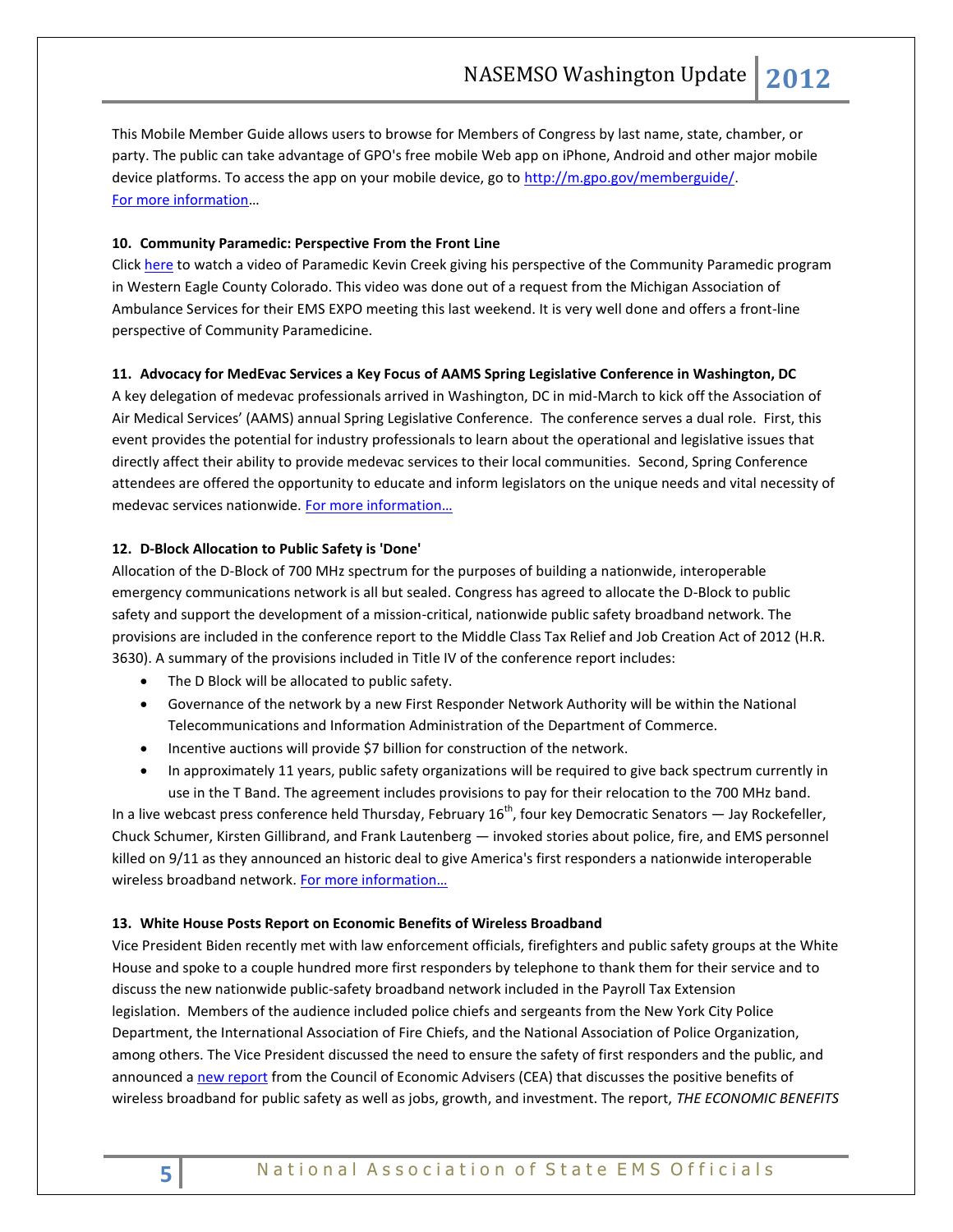*OF NEW SPECTRUM FOR WIRELESS BROADBAND*, illustrates the economic impact of President Obama's goal of doubling the amount of spectrum available for wireless broadcast over ten years, while adopting a nationwide inter operable wireless network. The report contains a section specific to Wireless Broadband and Public Safety.

## <span id="page-5-0"></span>**14. Directory Provides Links to Needed Public Safety Broadband Information**

The long-awaited nationwide public safety broadband network is moving closer to reality with the passage of legislation giving public safety both the spectrum and funding needed to build the network. The Public Safety [Broadband Directory](http://r20.rs6.net/tn.jsp?e=001If9qe5V3QHDMqIO1YjFX_ytwBiIeMPwB0DBih-mH4kodTc_98IP3lS-ff5Jdhv6dEQuhiZBFlCqwyIxZ_cqT5WoxjyP4bRoCTk17wExfTYTPwDxD_cecisUj5ob2Hh50EIrDOwEfQUc=) has links to a wide range of current information on the nationwide efforts to bring broadband to public safety. The directory categorizes all resource links both by activities in broadband and, by the organizations integrally involved in the nationwide public safety broadband network. Your input is welcome to make this public safety broadband directory as useful as possible. Please send any recommended submissions, changes, and/or additions to directory input@npstc.org.

#### <span id="page-5-1"></span>**15. Technical Advisory Board for First Responder Interoperability Announces Agenda for Public Workshop**

The agenda for the public workshop that the Technical Advisory Board for First Responder Interoperability (Interoperability Board) on April 23, 2012 from 9:00 a.m. – 1:00 p.m. at Federal Communications Commission (Commission) headquarters, 445 12th St, SW, Washington, D.C., 20554 has been posted. The purpose of this workshop is to collect additional input on topic areas that the Interoperability Board has determined are relevant to the development of minimum technical requirements to ensure a nationwide level of interoperability for the nationwide public safety broadband network. [For more information…](http://www.fcc.gov/document/interoperability-board-announces-agenda-april-23-public-workshop) 

#### <span id="page-5-3"></span><span id="page-5-2"></span>**16. Webinar Now Available: Introduction to NEMSIS and Its Potential Uses in Syndromic Surveillance**

The US 9-1-1 and emergency medical services (EMS) systems provide critical, time sensitive care to millions of patients every year. While EMS typically provides medical care to one patient at a time, data from EMS patient records and 9-1-1 calls can be used to enhance public health surveillance efforts. This webinar gives an overview of the EMS systems and the National Emergency Medical Services Information System (NEMSIS) and discusses how NEMSIS can be used in syndromic surveillance. If you missed the January 31<sup>st</sup> webinar, click [here](http://www.syndromic.org/webinars/isds/jan312012) to view the presentation slides.

#### <span id="page-5-4"></span>**17. NEMSIS Version 3.2.1 Build 120321 Official Release**

An update to the NEMSIS V3 Official Release is now available: NEMSIS Version 3.2.1 Build 120321 includes updates to Data Dictionary, XML Schema Definitions (XSDs), Change Log, and the associated excel spreadsheets. [For additional information….](http://www.nemsis.org/v3/overview.html)

<span id="page-5-6"></span><span id="page-5-5"></span>**18. [IOM Report Provides Framework and Tools to Deliver Health Care Effectively During Catastrophic Disasters](http://iom.edu/Reports/2012/Crisis-Standards-of-Care-A-Systems-Framework-for-Catastrophic-Disaster-Response/Press-Release-MR.aspx)** While most areas of the country have systems in place to handle conventional disasters, such as a plane crash or building collapse, the infrastructure and systems to deliver health care during or following catastrophic situations, such as a widespread disease outbreak or a devastating earthquake, are rudimentary at best, says a new report from the Institute of Medicine. The report provides a resource manual to guide health care organizations, public health agencies, first responder teams, and government agencies in delivering care as effectively as possible to the greatest number of people when such disasters occur. For more information...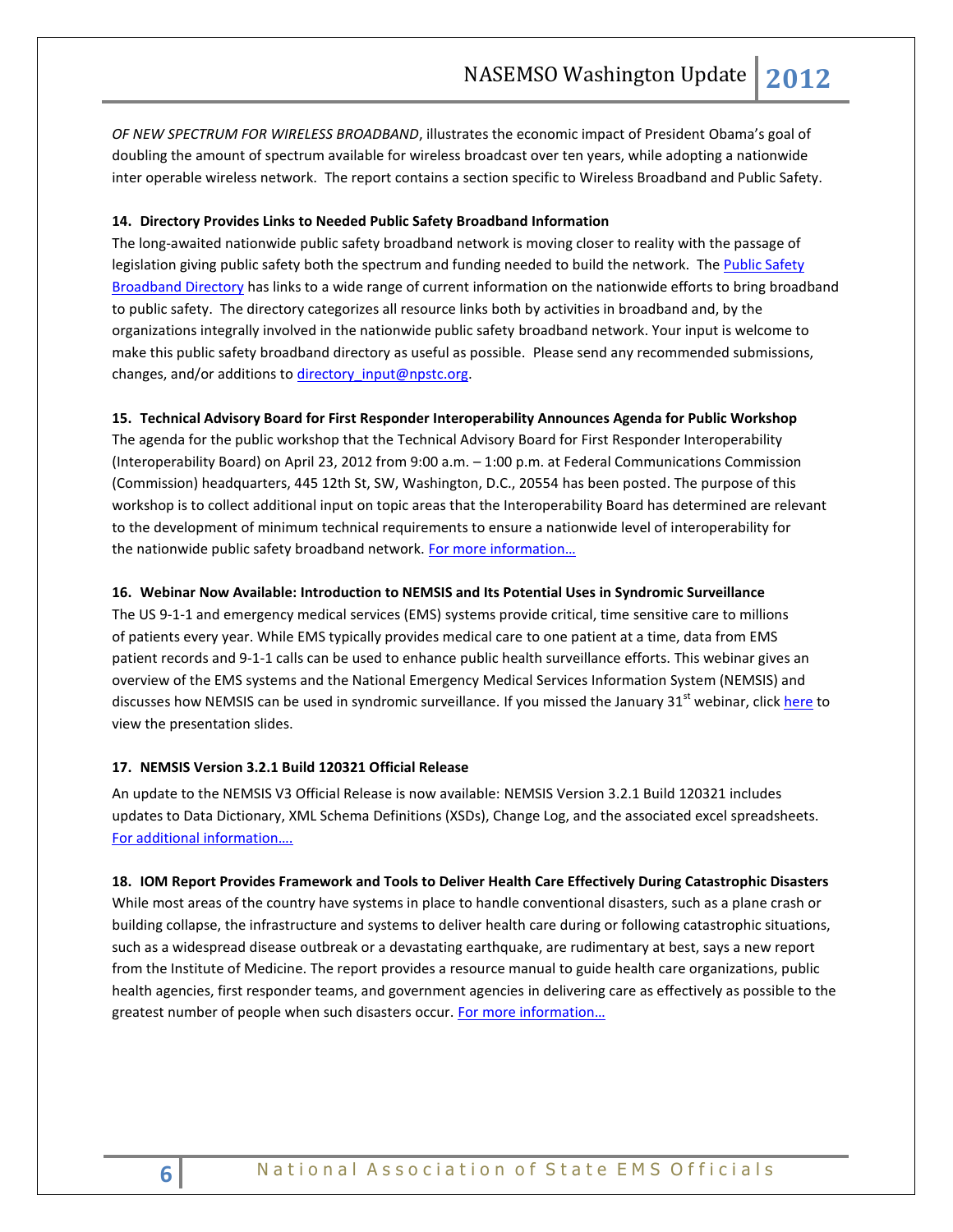#### <span id="page-6-0"></span>**19. Testimony on the Fiscal Year 2013 Budget Request for the OHA**

Click [here](http://www.dhs.gov/ynews/testimony/20120329-oha-fy13-budget-request-hsc.shtm) to read written testimony of the House Committee on Homeland Security, Subcommittee on Emergency Preparedness, Response, and Communications discussing how the Office of Health Affairs (OHA) is working to achieve their mission and goals and how the FY 2013 budget will support these efforts.

## <span id="page-6-1"></span>**20. DHS Announces AT&T PS-Prep™ Certification**

The Department of Homeland Security (DHS) announced that AT&T Inc. has become the first private sector company to be certified to DHS-selected standards under the Voluntary Private Sector Preparedness Program. PS-Prep™ is a partnership between DHS and the private sector - enabling private entities to receive emergency preparedness certification. [For more information…](http://www.dhs.gov/ynews/releases/20120314-dhs-announces-ps-prep.shtm)

## <span id="page-6-2"></span>**21. UNC Offers Free Online Trainings in Influenza Preparedness, Disease Surveillance, Bioterrorism, and More!**

The University of North Carolina's (UNC) Center for Public Health Preparedness offers several free [short internet](http://click.bsftransmit1.com/ClickThru.aspx?pubids=8731%7c9042%7c445%7c497&digest=PCReMTc2ByrIcFNDul%2fyig&sysid=1)[based trainings o](http://click.bsftransmit1.com/ClickThru.aspx?pubids=8731%7c9042%7c445%7c497&digest=PCReMTc2ByrIcFNDul%2fyig&sysid=1)n public health preparedness topics, such as disease surveillance, basic epidemiology, bioterrorism, and new/emerging disease agents. Trainings address emergency readiness competencies plus core public health and epidemiology competencies. Free continuing education credits for trainings are available.

## <span id="page-6-4"></span><span id="page-6-3"></span>**22. EMS Near Miss and Line of Duty Death Online Reporting Tools Launched**

NAEMT has been working with the Center for Leadership, Innovation and Research (CLIR) in EMS on the development of an anonymous system for EMS practitioners to report near-miss and line of duty death incidents by answering a series of questions in an online format. The purpose of the system is to collect and aggregate data that will then be analyzed and used in the development of EMS policies and procedures, and for use in training, educating and preventing similar events from occurring in the future. No individual responses will be shared or transmitted to other parties. The Near Miss and Line of Duty Death Online Reporting Tools launched last month and is live at [www.emseventreport.org.](http://event.clirems.org/) These tools, along with an already existing tool to report patient safety events, form the EMS Voluntary Event Notification Tool (E.V.E.N.T). [Click here for the letter from NAEMT and CLIR.](http://www.nasemso.org/documents/LettertoStateEMSOfficereEVENTrev.pdf)

#### <span id="page-6-5"></span>**23. Study of Best Practices for Emergency Vehicle Visibility Initiated**

The U.S. Department of Homeland Security's U.S. Fire Administration (USFA), supported by the U.S. Department of Justice National Institute of Justice (NIJ), and in partnership with the Cumberland Valley Volunteer Firemen's Association's (CVVFA) Emergency Responder Safety Institute, has initiated a study of emergency vehicle markings, lighting, and design to recommend best practices for increased visibility to approaching motorists. The goal of this study is to develop best practices in the application of various chevron patterns, creative use of reflective decal markings, new arrangements of warning lights and other innovative designs, all with the intent of increasing the visibility of the emergency vehicles to motorists approaching them. The study will focus on emergency vehicles not covered by existing standards in this area. Further information on USFA's emergency vehicle and roadway safety research initiatives may be foun[d here.](http://www.usfa.fema.gov/fireservice/research/safety/vehicle-roadway.shtm)

## <span id="page-6-7"></span><span id="page-6-6"></span>**24. USFA, Federal Highway Administration Complete Study of Traffic Incident Management Systems**

Updated *Traffic Incident Management Systems* manual contains technical information and training programs for fire and emergency service providers. The U.S. Fire Administration (USFA) and the U.S. Department of Transportation's (DOT) Federal Highway Administration, working in partnership with the International Fire Service Training Association (IFSTA) have, through a study of current traffic incident management practices and policies, updated the 2008 edition of the [Traffic Incident Management Systems](http://links.govdelivery.com/track?type=click&enid=ZWFzPTEmbWFpbGluZ2lkPTIwMTIwNDEyLjY4MDUzNDEmbWVzc2FnZWlkPU1EQi1QUkQtQlVMLTIwMTIwNDEyLjY4MDUzNDEmZGF0YWJhc2VpZD0xMDAxJnNlcmlhbD0xNjk0OTEzOCZlbWFpbGlkPXJvYmluc29uQG5hc2Vtc28ub3JnJnVzZXJpZD1yb2JpbnNvbkBuYXNlbXNvLm9yZyZmbD0mZXh0cmE9TXVsdGl2YXJpYXRlSWQ9JiYm&&&102&&&http://www.usfa.fema.gov/downloads/pdf/publications/fa_330.pdf) (TIMS) manual. The 2012 edition provides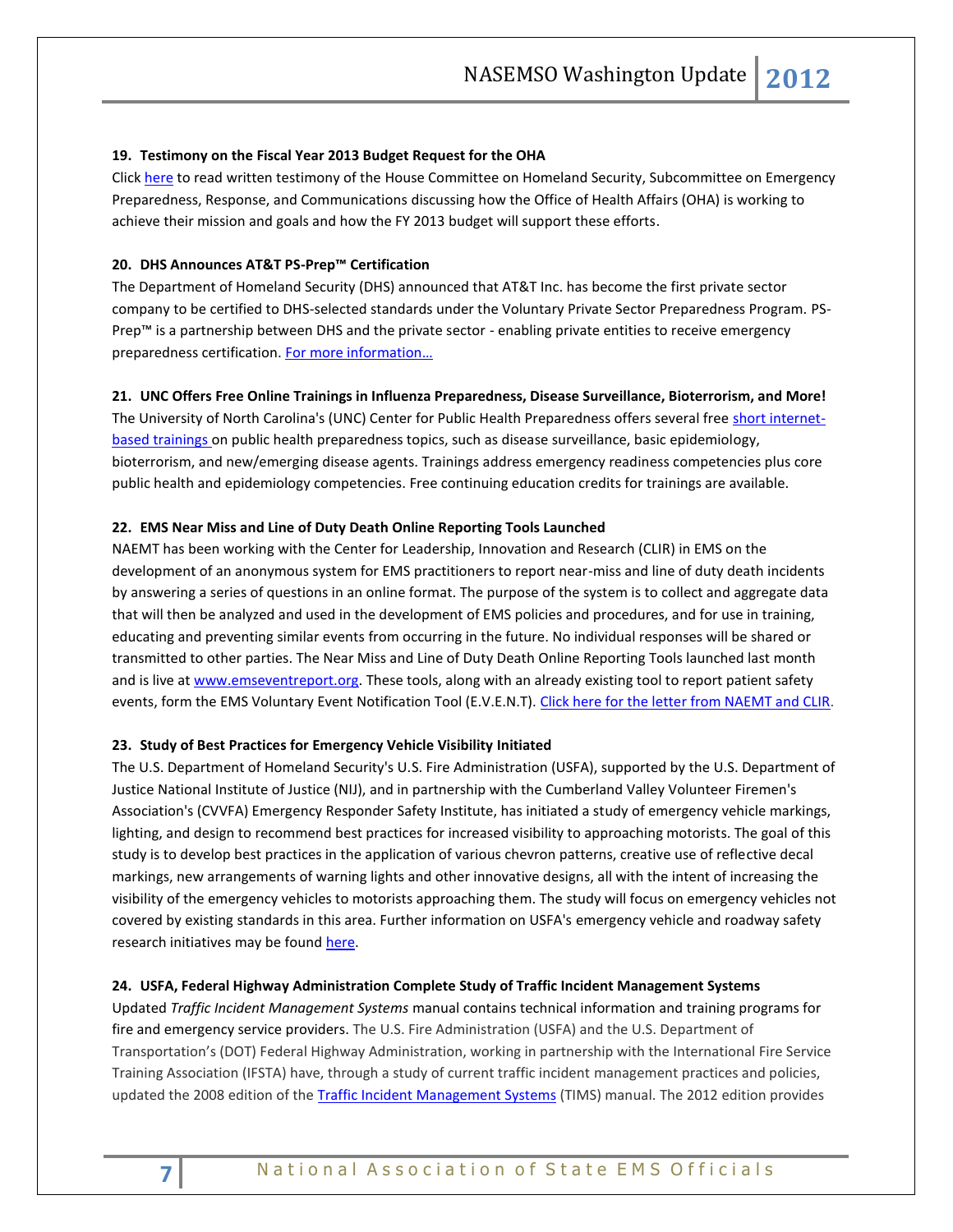the most current technical information and training programs in traffic incident management for fire and emergency service providers in this area as well as guidance to local fire departments on compliance with the latest edition of the DOT Manual of Uniform Traffic Control Devices (MUTCD). Click [here](http://www.usfa.fema.gov/fireservice/research/safety/roadway.shtm) for further information about this study and other roadway safety projects.

## <span id="page-7-0"></span>**25. Improved DOT Collaboration & Communication Could Enhance Use of Technology to Manage Congestion**

Traffic congestion burdens the nation's quality of life and will likely grow substantially if current trends continue. Intelligent Transportation Systems (ITS) are a range of technologies that can reduce congestion at less cost than some other approaches. The U.S. Department of Transportation's (DOT) Research and Innovative Technology Administration (RITA) is responsible for promoting and supporting the use of ITS in coordination with other modal administrations, including the Federal Highway Administration (FHWA). Since 1994, DOT has overseen the allocation and expenditure of more than \$3 billion for deploying and researching ITS. GAO was asked to address (1) the current and emerging uses of ITS technologies by state and local governments, (2) the challenges these governments face in using ITS, and (3) the extent to which DOT's efforts to promote and support ITS address these challenges and follow leading practices. To conduct this work GAO visited four sites, and interviewed and analyzed documents and data from DOT and state and local transportation officials, ITS experts, and other stakeholders. Click [here](http://www.gao.gov/products/GAO-12-308) to review recommendations and view the full report.

## <span id="page-7-1"></span>**26. Young People Are Least Likely to Speak Up About Distracted Driving as Passengers**

U.S. Transportation Secretary Ray LaHood today unveiled survey analysis that reveals young people are the least likely passengers to say something to their driver if he or she were texting or talking on a cell phone. At the same time, Secretary LaHood also launched a new contest for students to design a social networking icon that will be used in DOT's distracted driving campaign and encourage young drivers to speak up when riding with a distracted driver. The full survey analysis, "Young Drivers Report the Highest Level of Phone Involvement in Crash or Nearcrash Incidences," is available at [here.](http://www.nhtsa.gov/About+NHTSA/Press+Releases/2012/U.S.+Department+of+Transportation+Releases+Survey+Analysis+Showing+Young+People+Are+Least+Likely+to+Speak+Up+About+Distracted+Driving+as+Passengers) Full contest and submission details for the Distracted Driving Design Challenge are available at [Distraction.gov](http://links.govdelivery.com/track?type=click&enid=ZWFzPTEmbWFpbGluZ2lkPTIwMTIwNDE2LjY4NzU1ODEmbWVzc2FnZWlkPU1EQi1QUkQtQlVMLTIwMTIwNDE2LjY4NzU1ODEmZGF0YWJhc2VpZD0xMDAxJnNlcmlhbD0xNjkxNzU4OSZlbWFpbGlkPXJvYmluc29uQG5hc2Vtc28ub3JnJnVzZXJpZD1yb2JpbnNvbkBuYXNlbXNvLm9yZyZmbD0mZXh0cmE9TXVsdGl2YXJpYXRlSWQ9JiYm&&&101&&&http://distraction.gov/content/challenge.html) an[d Challenge.gov.](http://links.govdelivery.com/track?type=click&enid=ZWFzPTEmbWFpbGluZ2lkPTIwMTIwNDE2LjY4NzU1ODEmbWVzc2FnZWlkPU1EQi1QUkQtQlVMLTIwMTIwNDE2LjY4NzU1ODEmZGF0YWJhc2VpZD0xMDAxJnNlcmlhbD0xNjkxNzU4OSZlbWFpbGlkPXJvYmluc29uQG5hc2Vtc28ub3JnJnVzZXJpZD1yb2JpbnNvbkBuYXNlbXNvLm9yZyZmbD0mZXh0cmE9TXVsdGl2YXJpYXRlSWQ9JiYm&&&102&&&http://dd-design.challenge.gov/)

## <span id="page-7-2"></span>**27. NCSA Crash Stats: Lives Saved in 2010 by Restraint Use and Minimum Drinking Age Laws**

In 2010, the use of seat belts in passenger vehicles saved an estimated 12,546 lives. Lives saved have been produced by NHTSA's National Center for Statistics & Analysis since 1975. The counts are estimates that are calculated using the effectiveness of each device or law that is mentioned. [For more information…](http://www-nrd.nhtsa.dot.gov/Pubs/811580.pdf)

## <span id="page-7-3"></span>**28. NCSA Research Note: 2010 Motor Vehicle Crashes: Overview**

This research note, previously released in December 2011, has been revised to reflect slight changes in the GES estimates. Coding errors were found in the data file shortly after the original postings. Those errors have been corrected and are reflected in this revised research note. [For more information…](http://www-nrd.nhtsa.dot.gov/Pubs/811552.pdf)

## <span id="page-7-5"></span><span id="page-7-4"></span>**29. Medications at Transitions and Clinical Handoffs (MATCH) Toolkit for Medication Reconciliation**

Errors involving prescription drugs are the most common type of medical mistakes. To help hospitals compare patients' everyday prescriptions with new ones they receive in the hospital, AHRQ has funded a product called the MATCH toolkit. Medication reconciliation is a complex process that impacts all patients as they move through all health care settings. It is a comparison of the patient's current medication regimen against the physician's admission, transfer, and/or discharge orders to identify discrepancies. Any discrepancies noted are discussed with the prescriber, and the order is modified, if necessary. While this toolkit is based on processes developed in acute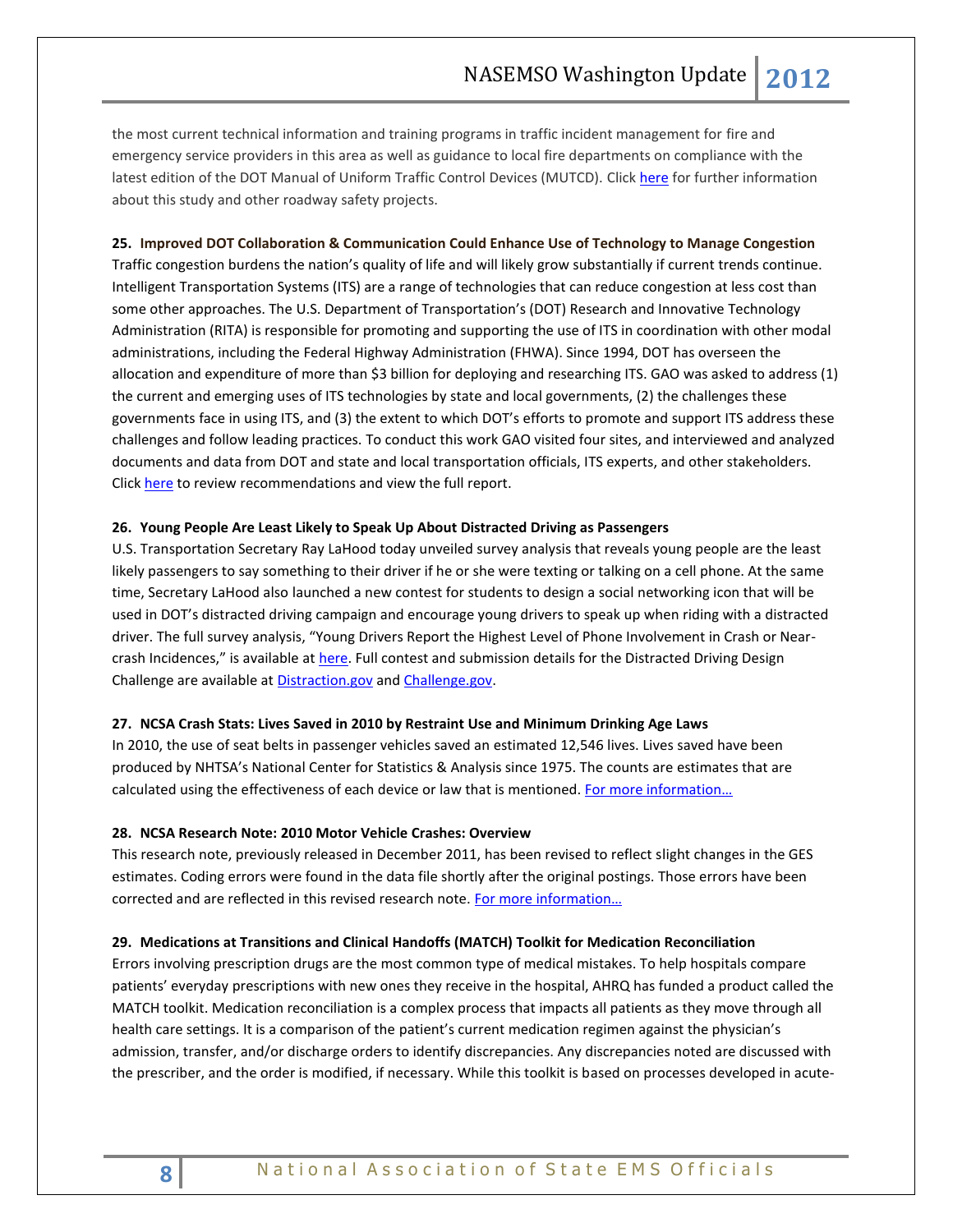care settings, the core processes, tools, and resources can be adapted for use in post-acute facilities. Medication Reconciliation is a process to decrease medication errors and patient harm. [For more information…](http://healthcare411.ahrq.gov/radiocastseg.aspx?id=1267&type=seg)

#### <span id="page-8-1"></span><span id="page-8-0"></span>**30. NHTSA Unveils Campaign to Prevent Child Heatstroke Deaths in Cars**

The U.S. Department of Transportation's National Highway Traffic Safety Administration (NHTSA) has launched its first-ever national campaign to prevent child heatstroke deaths in cars, urging parents and caregivers to think ["Where's baby? Look before you lock."](http://www.safercar.gov/parents/heatstroke.htm?utm_source=WhatCounts+Publicaster+Edition&utm_medium=email&utm_campaignhttp://click.bsftransmit1.com/ClickThru.aspx?pubids=8731%7c9090%7c445%7c497&digest=qVd4YTOoLknm2O2HTeIdRQ&sysid=1) Heatstroke contributes to many non-crash, vehicle-related deaths and with unseasonably warm temperatures already striking many areas around the country, it is more vital than ever to establish a nation and community wide call-to-action. NHTSA will launch a series of radio and online advertisements centered around the theme "*Where's baby? Look before you lock*," as well as a toolkit for parents and grassroots organizations to use in local outreach on the issue.

## <span id="page-8-3"></span><span id="page-8-2"></span>**31. May is National Trauma Awareness Month; Campaign is "Decide to Drive: Arrive Alive! "**

The American Trauma Society, in collaboration with the Society of Trauma Nurses and the Emergency Medical Services for Children, every year convene a committee to develop materials for National Trauma Awareness Month. Committee members research current trends in traumatic injury, and based on this the committee selects one cause of major injuries to focus on during National Trauma Awareness Month. This year we are again focusing on the growing problem of distracted driving. We urge communities across the United States to focus on this problem in May 2012 and throughout the year. The National Trauma Awareness 2012 campaign materials created and selected by ATS, EMSC and STN are posted [here.](http://www.amtrauma.org/injury-prevention-programs/trauma-awareness-month-2012/index.aspx) They include, but are not limited to, fact sheets, pamphlets, videos, and games directed at educating the public on distracted drivers and persons or things that will distract the driver.

#### <span id="page-8-5"></span><span id="page-8-4"></span>**32. Death Rates from Unintentional Injury Among Children Dropped By Nearly 30 Percent in 10 Years**

According to a new [Vital Signs](http://www.cdc.gov/vitalsigns/ChildInjury/index.html) report from the Centers for Disease Control and Prevention Death, rates from unintentional injuries among children and adolescents from birth to age 19 declined by nearly 30 percent from 2000 to 2009. However, more than 9,000 children lost their lives as a result of unintentional injury in the United States in 2009. And although rates for most causes of child injuries have been dropping, suffocation rates are on the rise, with a 54 percent increase in reported suffocation among infants less than 1 year old, the report says. Poisoning death rates also increased, with a 91 percent increase among teens aged 15-19, largely due to prescription drug overdose, it said. [For more information…](http://www.cdc.gov/media/releases/2012/p0416_children_deathrate.html)

#### <span id="page-8-6"></span>**33. Emergency Management Institute (EMI) Training Opportunities**

[Vacancies exist](http://training.fema.gov/EMICourses/docs/schedules/2012%20EMI%20Course%20Vacancies.pdf) in the offerings for fiscal year 2012 courses at the Emergency Management Institute in Emmitsburg, Maryland. Send completed applications to your State Training Officer for approval. The State will then forward them to Admissions. If interested, apply immediately! For more information, clic[k here](http://training.fema.gov/emicourses/) or contact the Admissions Office at (301) 447-1035 or via email at [netc-admissions@dhs.gov](mailto:netc-admissions@dhs.gov).

#### <span id="page-8-7"></span>**34. CDC announces launch of new Apps for 2011 Field Triage Guidelines**

A new CDC smartphone application, available at no cost, is now available for EMS professionals. The goal of the app is to increase knowledge and awareness of 2011 Guidelines for the Field Triage of the Injured Patients. EMS professionals can use this app to test their knowledge and learn more about transport decisions for injured patients. [Download it free from the Apple App Store.](http://itunes.apple.com/us/app/2011-guidelines-for-field/id509521539?mt=8http://itunes.apple.com/us/app/2011-guidelines-for-field/id509521539?mt=8) To learn more about the 2011 Guidelines for the Field Triage of the Injured Patients, visit [www.cdc.gov/Fieldtriage.](http://www.cdc.gov/Fieldtriage)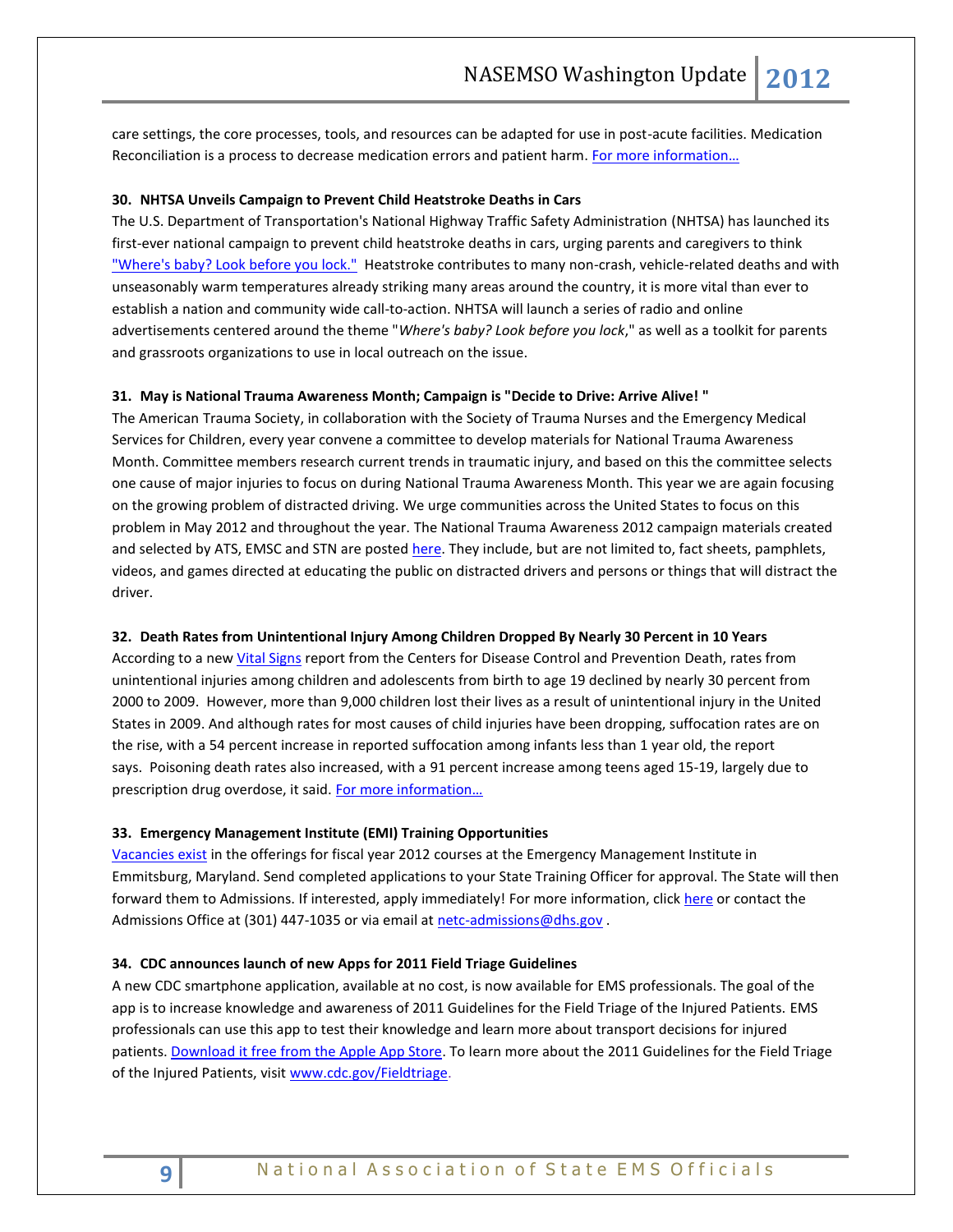## <span id="page-9-0"></span>**35. HHS Responds to Emergency Care Drug Shortage**

The FDA's Drug Shortage Program (DSP) was established to address [shortages of drugs](http://r20.rs6.net/tn.jsp?e=001Zq2TTkL9ayHJ7uSGYjuPSEyudgRRHTj7tl1n9Mu99sO8FxviGFSw0GpfiieEs6ogy8xP3hdNjihzQ36QhL-0Dt8OSzCfJAxcq2SPCTxIWB2P-aqiv7Diysew2bfcGjlYOPo6fdVe_Myzd08cy7Cq9Jqa_B1XLoZGwU5xicGeZZs=) that would have a significant impact on public health. Many of the current shortages, including etomidate and midazolam, are due to a large manufacturer deciding to shut down at the end of 2011 to address quality problems at the plant. FDA is working with the manufacturer and hopes that the firm will restart production soon, and in the meantime has also continued to work with the remaining manufacturers. Find *updates* on these two shortages, as well as all others, online. Questions about EMS and other drug shortages in states should be directed to the **Drug Shortage Program** (phone: 888-463-6332). (See also **Issue Brief for NASEMSO Members: Drug Shortages and Controlled Substance** [Regulation\)](https://www.nasemso.org/Members/IssueBrief-DrugShortages.asp)

## <span id="page-9-1"></span>**36. DEA Holding Fourth Nationwide Prescription Drug Take-Back Day in April**

This spring, the Drug Enforcement Administration (DEA) and its national and community partners will give the public another opportunity to prevent pill abuse and theft by ridding their homes of potentially dangerous expired, unused, and unwanted prescription drugs. On Saturday, April 28th, from 10 a.m. to 2 p.m. local time, DEA and its partners will hold their fourth National Prescription Drug Take-Back Day at sites nationwide. The service is free and anonymous, no questions asked. For more information...

## <span id="page-9-2"></span>**37. HHS Seeks Comment on National Action Plan to Eliminate Healthcare-Associated Infections**

The Department of Health and Human Services (HHS) posted an updated National Action Plan to eliminate healthcare-associated infections for public comment. The update confirms progress in the effort to make healthcare safer and less costly by reducing preventable complications of care, including healthcare-associated infections (HAIs). For more information...

## <span id="page-9-3"></span>**38. HHS and the Department of Education have unveiled an enhanced Stop Bullying Website**

The site encourages children, parents, educators, and communities to take action to prevent and respond to bullying. Visi[t StopBullying.gov](http://www.stopbullying.gov/) now or follow StopBullying.gov on [Twitter](https://twitter.com/#!/StopBullyingGov/) and [Facebook.](https://www.facebook.com/StopBullying.Gov)

#### <span id="page-9-4"></span>**39. FEMA Releases Threat & Hazard Identification & Risk Assessment Guide**

The Threat and Hazard Identification and Risk Assessment Guide, Comprehensive Preparedness Guide (CPG) 201 provides a five-step process for conducting a Threat and Hazard Identification and Risk Assessment. Developing an understanding of its risks from natural, technological, and human-caused threats and hazards, allows a community to make informed decisions about how to manage risk and develop needed capabilities. Click [here](http://www.fema.gov/library/viewRecord.do?id=5823) to download the full PDF version.

#### <span id="page-9-6"></span><span id="page-9-5"></span>**40. NAEMT 2011 Annual Report Now Available**

NAEMT has matured into an organization that is operated with transparency, integrity and stewardship. With this in mind, the theme of this annual report is "Ready for the Future." It illustrates how NAEMT has grown into an organization that is now positioned to capitalize on all of our past experiences and the work of many members who have come before us. More than ever, NAEMT is working to build and strengthen both the practice of prehospital emergency medical care and the work of our nation's EMS practitioners for today and the future[. For](http://www.naemt.org/WhatsNewALLNEWS/12-04-16/Read_the_NAEMT_2011_Annual_Report.aspx?ReturnURL=%2fdefault.aspx)  [more information…](http://www.naemt.org/WhatsNewALLNEWS/12-04-16/Read_the_NAEMT_2011_Annual_Report.aspx?ReturnURL=%2fdefault.aspx)

# **41. Health Dollars Reallocation & [New Funding Sources Needed to Strengthen Nation's Public Health Capacity](http://iom.edu/Reports/2012/For-the-Publics-Health-Investing-in-a-Healthier-Future/Press-Release-MR.aspx)** To improve America's lackluster performance on health outcomes compared with its peer nations and to maintain

its international competitiveness, the United States needs to invest more in its chronically underfunded public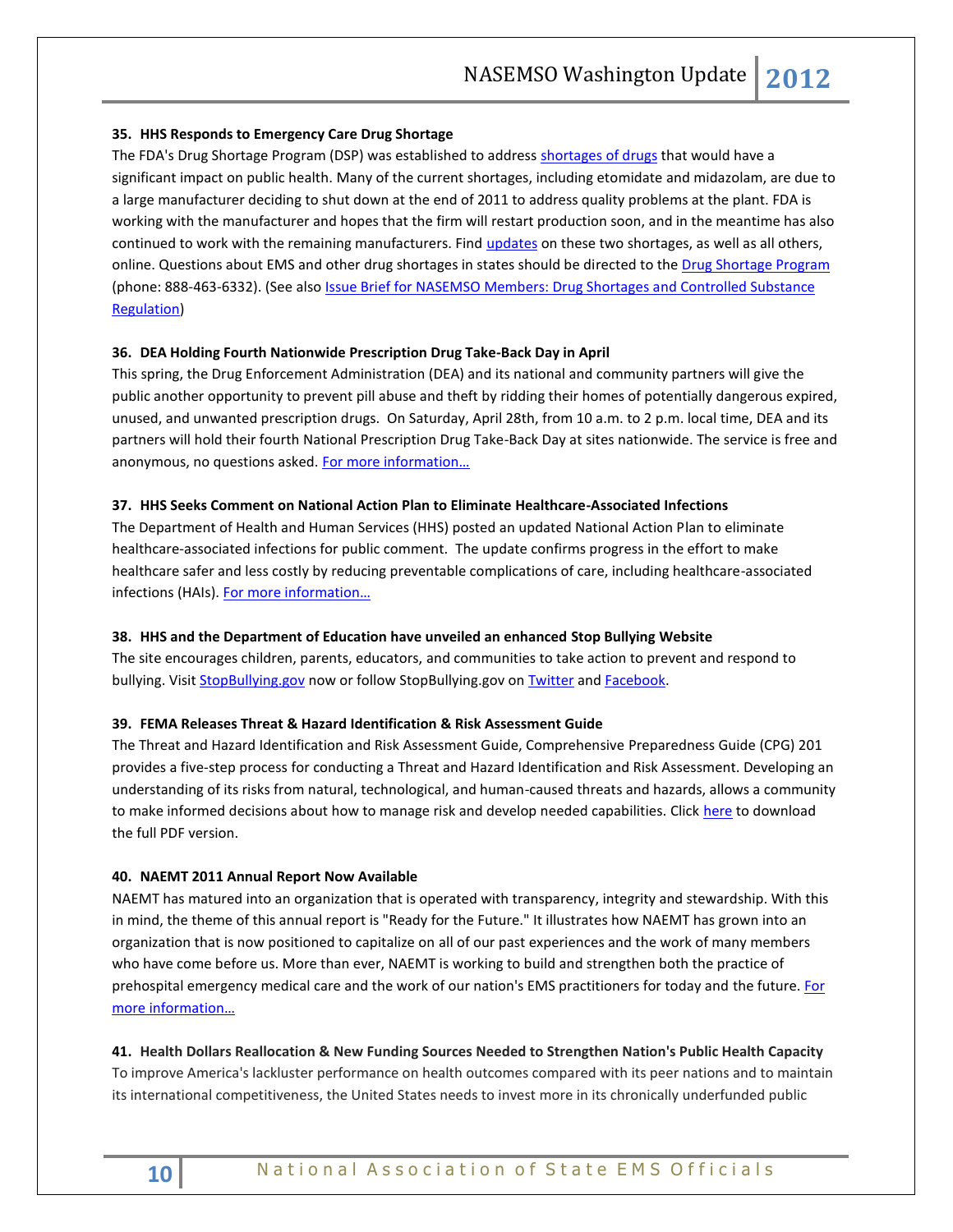health system and spend public health dollars more efficiently, says a new report from the Institute of Medicine. [For more information…](http://iom.edu/Reports/2012/For-the-Publics-Health-Investing-in-a-Healthier-Future/Press-Release-MR.aspx)

## <span id="page-10-0"></span>**42. Presidential Policy Directive 8: National Preparedness**

[Presidential Policy Directive / PPD-8: National Preparedness](http://www.dhs.gov/xabout/laws/gc_1215444247124.shtm) focuses on strengthening the security and resilience of the Nation through systematic preparation for the full range of 21st century hazards that threaten the security of the Nation, including acts of terrorism, cyber attacks, pandemics, and catastrophic natural disasters. The Secretary of Homeland Security has been directed to lead this effort in consultation with state, local, tribal, and territorial governments, nongovernmental organizations, private sector partners, and the general public. For more [information…](http://www.phe.gov/Preparedness/legal/policies/Pages/ppd8.aspx)

#### <span id="page-10-1"></span>**43. ECCC releases proceedings from November 2011 EMS Stakeholders Meeting**

Last November the Emergency Care Coordinator Center (ECCC) with the Department of Health and Human Services, Office of Preparedness and Emergency Operations held an EMS Stakeholders Meeting. The proceedings from that meeting are now available online. For more information...

#### <span id="page-10-2"></span>**44. MedPAC to Conduct a Study of the Medicare Ambulance Fee Schedule**

The Medicare Payment Advisory Commission (MedPAC), an advisory agency to the U.S. Congress, has been tasked by the Congress to conduct a study of the Medicare ambulance fee schedule. The Middle Class Tax Relief and Job Creation Act of 2012 requires MedPAC to evaluate the Medicare ambulance payment system. Specifically, MedPAC's mandate is to assess the appropriateness of certain ambulance add-on payments, to determine their effect on providers' margins, and determine if there is a need to reform the Medicare ambulance fee schedule. The report is due June 15, 2013 but may be published earlier. Policy analyst staff of MedPAC made a preliminary presentation at the April 5, 2012 MedPAC meeting. The PowerPoint is available [here](http://medpac.gov/transcripts/Ambulance_presentation_April2012%20Final.pdf) and it contains very interesting statistics based on a retrospective review of Medicare claims data. A complete transcript of the presentation associated with the slides can be viewed [here](http://www.medpac.gov/transcripts/0412%20MedPAC.pdf) (control-F and enter the word ambulance to jump to that portion of the meeting).

#### <span id="page-10-3"></span>**45. State of the Nation Report on Cell Phone Distracted Driving**

The [National Safety Council](http://www.nsc.org/Pages/Home.aspx) today released its *State of the Nation 2012* [report](http://www.nsc.org/safety_road/Distracted_Driving/Documents/State%20of%20the%20Nation.pdf) in conjunction with [Distracted](http://www.nsc.org/safety_road/Distracted_Driving/Pages/DDAM.aspx?VanUrl=ddmonth)  [Driving Awareness](http://www.nsc.org/safety_road/Distracted_Driving/Pages/DDAM.aspx?VanUrl=ddmonth) Month, which addresses improvements made to combat cell phone use while driving. In the three years since NSC called for a nationwide ban, progress has been made in legislation and enforcement, corporate policy, public perception and technology. The report addresses these five key areas while emphasizing the need for further improvement.

#### <span id="page-10-4"></span>**46. National Action Plan for Child Injury Prevention Seeks to Reduce Child Injuries and Deaths**

Earlier this week, the CDC released th[e National Action Plan for Child Injury Prevention.](http://r20.rs6.net/tn.jsp?e=001c1q_X-c47E5FAu9Iu15DKp1rZEkRK6p3zGzFlqHz3Y8cEW3VlwqimPj1fJnTkGxTpP-5LkZSRZ3alM_QrCSQ0OuWh3OGtvT_R8mwFYpl8s4b6d_uwHTEE0NjWM6JBNulp8anCAr5vWcwvjSh6dqlSw==) Child injury death rates decreased 29 percent in the last decade; policies, regulations, and administrative decisions, such as requiring child safety seat use, helmet use, and pool fencing, have been instrumental in saving lives. But injury still remains the leading cause of death for children and teens. Suffocation death rates have increased, driven by a 54 percent increase in reported suffocation among infants less than 1 year of age. Poisoning death rates are also on the rise, with rates among teens aged 15-19 increasing 91 percent (largely due to prescription drug overdoses). The National Action Plan is structured across six domains and emphasizes the value of adopting and implementing evidence-based policies. Notably, the report calls for better integration of child injury prevention across other policy initiatives at the organizational, local, tribal, state, and national levels. Find more information in the Vital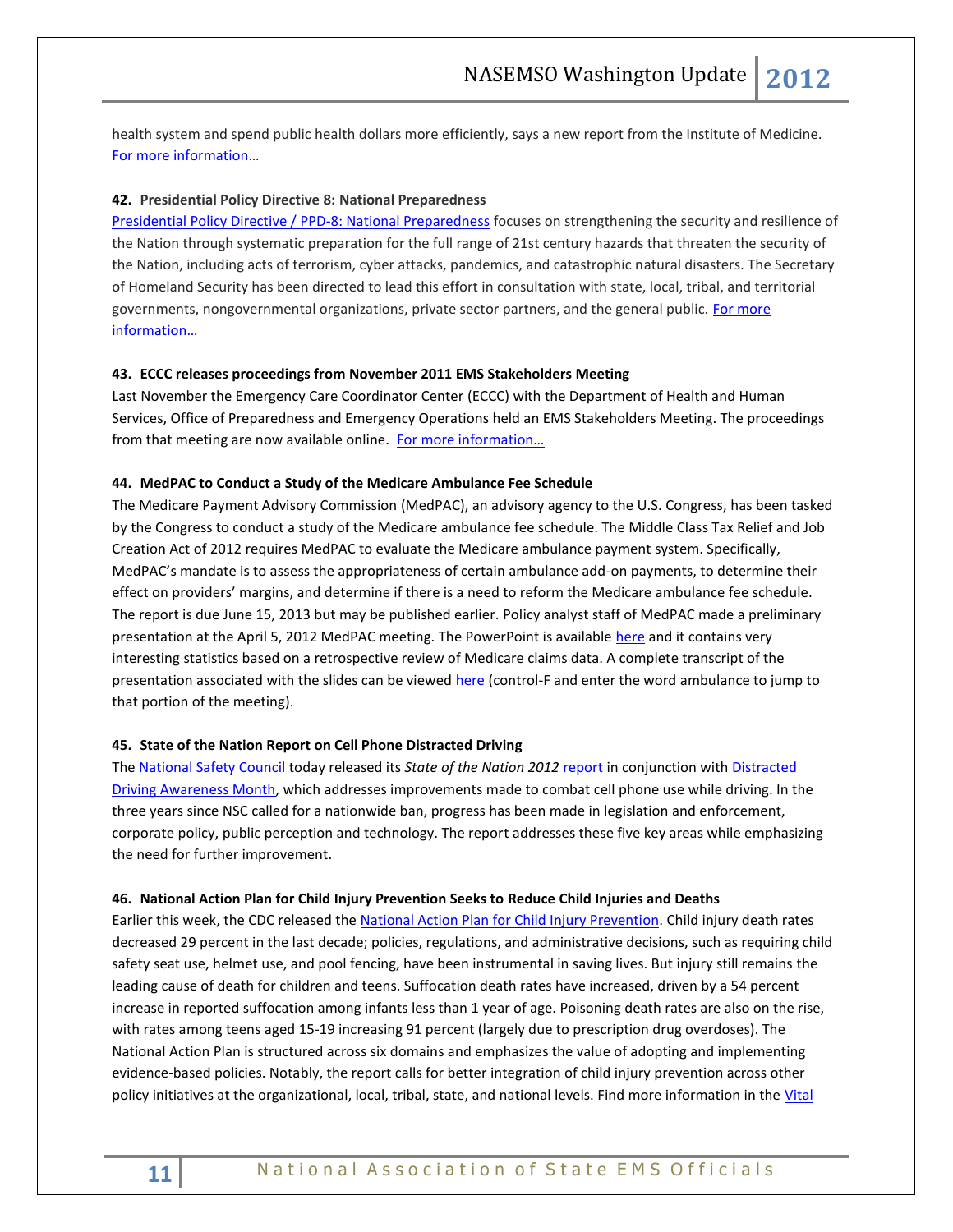[Signs report,](http://r20.rs6.net/tn.jsp?e=001c1q_X-c47E54OCTt-u3LORaJUaJTwEgqZdrtDrcP-Z8vJ69BC4vGuH_L0hE42jALFfVwnBMORMTGJVRVC1u3QMNE-HZxGwq8By6A4rey6XJRo_FC2BUQF7XKPdp9B0nZtW6loisteiyGNaOWg4oIgyKcVdmEiNcN) the CDC's first study to show fatal unintentional injury trends by cause and by state for children from birth to 19 years.

<span id="page-11-1"></span><span id="page-11-0"></span>**47. Autoinjectors Offer Way to Treat Prolonged Seizures; Study Finds Method Safe and Effective for Paramedics** Drug delivery into muscle using an autoinjector, akin to the EpiPen used to treat serious allergic reactions, is faster and may be a more effective way to stop status epilepticus, a prolonged seizure lasting longer than five minutes, according to a study sponsored by the National Institutes of Health. The investigators compared two medicines known to be effective in controlling seizures, midazolam and lorazepam. Both are benzodiazapines, a class of sedating anticonvulsant drugs. Midazolam was a candidate for injection because it is rapidly absorbed from muscle. But lorazepam must be given by IV. The study found that 73 percent of patients in the group receiving midazolam were seizure-free upon arrival at the hospital, compared to 63 percent of patients who received IV treatment with lorazepam. Patients treated with midazolam were also less likely to require hospitalization than those receiving IV lorazepam. Among those admitted, both groups had similarly low rates of recurrent seizures. The study appears in the Feb. 16, 2012 issue of The New England Journal of Medicine. The Rapid Anticonvulsant Medication Prior to Arrival Trial (RAMPART) study was conducted through the NINDS' Neurological Emergencies Treatment Trials (NETT) network. [For more information…](http://www.nih.gov/news/health/feb2012/ninds-15.htm)

<span id="page-11-2"></span>**48. Primary Cardiac Arrest Following Sport or Exertion in Children Presenting to an Emergency Department** *Pediatric Emergency Care* published a study with the primary aim to describe the characteristics and outcome of pediatric patients presenting to an emergency department (ED) following out-of-hospital primary cardiac arrest (OHPCA) and to determine if long-term survival is influenced by specific resuscitation interventions. For more [information…](http://www.ncbi.nlm.nih.gov/pubmed/22453726?utm_source=WhatCounts+Publicaster+Edition&utm_medium=email&utm_campaign)

## **UPCOMING EVENTS**

## <span id="page-11-3"></span>**\*\*\*STATEWIDE EMS CONFERENCES\*\*\***

42nd Annual Wyoming Trauma Conference. August 16-19, 2012. Little America Hotel and Resort Cheyenne, Wyoming. Sponsored by the Wyoming Office of EMS, contact Beth Hollingworth at: [beth.hollingworth@wyo.gov](mailto:beth.hollingworth@wyo.gov) or 307-777-7955. [For more information…](http://health.wyo.gov/sho/ems/conferences.html)

Kansas EMS Association Annual Last Blast of Summer Conference. August 9-12, 2012. Wichita Marriott, Wichita, KS. [For more information…](http://www.kemsa.org/LBOS.html) 

Pennsylvania's 35th Annual Statewide EMS Conference and 2nd Annual Pediatric Emergency Care Symposium. August 16-17, 2011. Lancaster County Convention Center & Marriott. Lancaster, PA. Click [here](http://www.cvent.com/events/35th-annual-pennsylvania-statewide-ems-conference/event-summary-dd4555c433834f8aada4af9332575af6.aspx) for more information, including a call for speakers and exhibitor information.

New York State EMS Conference-Vital Signs. October 18-21, 2012. Syracuse, NY. For more information...

New Jersey Statewide Conference on EMS. November 1 -4, 2012. Sheraton, Atlantic City, NJ. For more [information](http://www.njemsconference.com/)…

27<sup>th</sup> Annual Texas EMS Conference. November 17-21, 2012. Austin, Texas[. For more information](http://www.texasemsconference.com/)....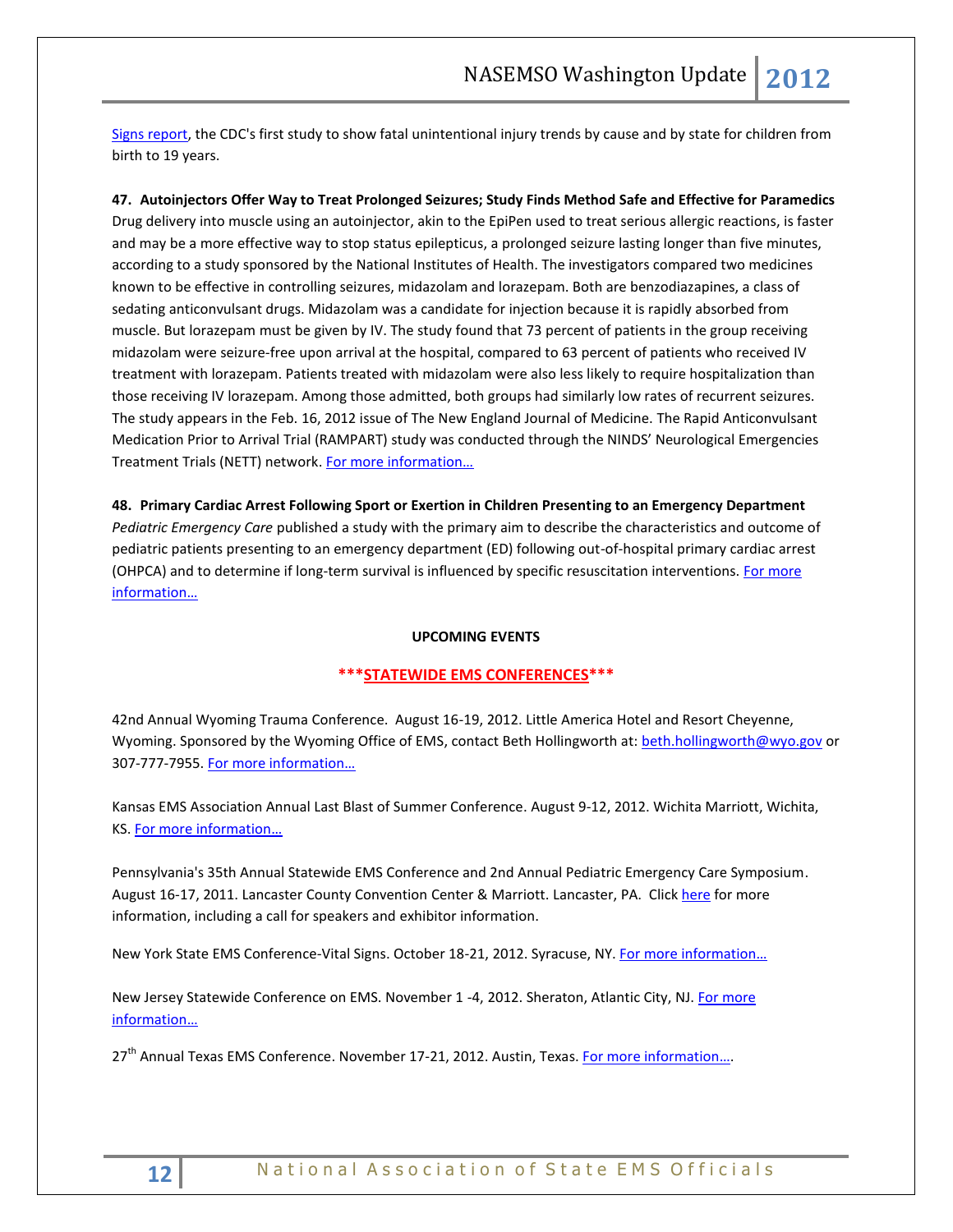## <span id="page-12-0"></span>**\*\*\*National Conferences and Special Meetings\*\*\***

Fire-Rescue Med. May 4-8, 2012. The Orleans Hotel & Casino, Las Vegas, NV. [For more information…](http://www.iafc.org/frm)

NASEMSO Mid-Year Meeting. May 6-8, 2012. Bethesda, MD. [For more information…](http://www.nasemso.org/)

EMSC Grantee Meeting. May 8-11, 2012. Hyatt Regency, Bethesda, MD. For more information...

ACEP's Leadership & Advocacy Conference. May 20-23, 2012. Omni Shoreham, Washington, DC. For more [information…](http://www.acep.org/LACHome.aspx?MeetingId=LAC)

\*National Disaster Medical System (NDMS) Integrated Medical, Public Health, Preparedness & Response Training Summit. May 21-25, 2012. Nashville, TN. The 2012 Integrated Medical, Public Health, Preparedness and Response Training Summit is sponsored by the U.S. Department of Health and Human Services (HHS). This training summit brings together HHS partners including the National Disaster Medical System (NDMS), the Medical Reserve Corps (MRC), the Emergency System for Advance Registration of Volunteer Health Professionals (ESAR-VHP), and the United States Public Health Service (USPHS). The Integrated Training Summit is co-sponsored by the Chesapeake Health Education Program, Inc. For more information...

CoAEMSP Accreditation Workshop. June 28-29, 2012. Hyatt Regency Pittsburgh International Airport, Pittsburgh, PA. [For more information…](http://events.r20.constantcontact.com/register/event?oeidk=a07e5ifryxe6de7ee04&llr=5sz87kdab)

Pinnacle 2012. July 16-20, 2012. Cheyenne Mountain Conference Center, Colorado Springs, CO. [For more](http://www.pinnacle-ems.com/)  [information…](http://www.pinnacle-ems.com/)

NAEMSE Annual Symposium and Trade Show. August 6-11, 2012. Coronado Springs Resort, Orlando, FL. [For more](http://www.naemse.org/symposium)  [information…](http://www.naemse.org/symposium)

ENA Annual Meeting. September 11-15, 2012. San Diego Convention Center, San Diego, CA. For more [information…](http://www.ena.org/coursesandeducation/conferences/Pages/Default.aspx)

Emergency Cardiovascular Care Update. September 11-15, 2012. Rosen Shingle Creek, Orlando, FL. [For more](http://www.eccu2012.com/)  [information…](http://www.eccu2012.com/)

NASEMSO Annual Meeting. September 24-28, 2012. The Grove Hotel, Boise, ID. For more information...

ACEP Scientific Assembly. October 8-11, 2012. Denver, CO. For more information...

Air Medical Transport Conference. October 22-24, 2012. Seattle, WA. [For more information…](http://www.aams.org/AAMS/Education___Meetings/AMTC_2012/aams/EducationMeetings/AMTC_2012/AMTC_2012_Overview.aspx)

3<sup>rd</sup> Annual Trauma Quality Improvement Program (TQIP) Scientific Meeting and Training. October 28–30, 2012. Sheraton Philadelphia Downtown, Philadelphia, PA[. For more information](http://www.facs.org/trauma/ntdb/tqip-meeting.html)...

EMSWorld Expo. October 29-November 2, 2012. Ernest N. Morial Convention Center, New Orleans, LA. For more [information…](http://emsworldexpo.com/)

1<sup>st</sup> Annual World Trauma Symposium. November 1, 2012. Ernest N. Morial Convention Center, New Orleans, LA. [For more inform](http://www.worldtraumasymposium.com/)ation…